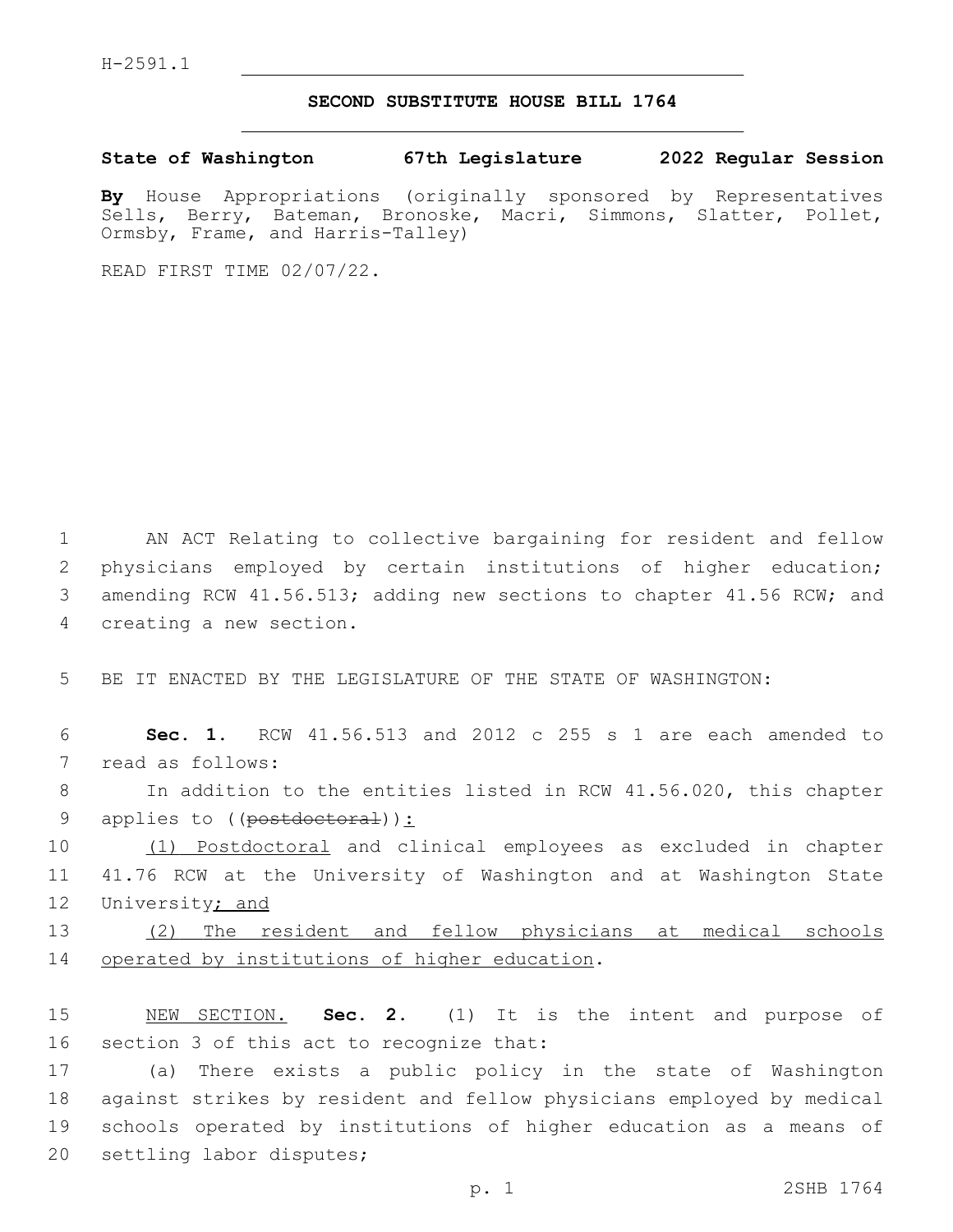(b) The uninterrupted and dedicated service of the resident and fellow physicians is vital to the health and welfare of the state and 3 citizens of the state; and

 (c) A medical school operated by an institution of higher education has an intention to recruit and retain resident and fellow physicians from racially and socioeconomically diverse backgrounds, for the long-term goal of ensuring equitable representation of 8 providers in all communities of the county.

 (2) Therefore, to promote uninterrupted performance of medical services offered by medical schools operated by institutions of higher education, there should exist an effective and adequate 12 alternative means of settling disputes.

 NEW SECTION. **Sec. 3.** A new section is added to chapter 41.56 14 RCW to read as follows:

 (1) This section applies only to the resident and fellow physicians employed by medical schools operated by institutions of higher education who have the right to collective bargaining pursuant 18 to RCW 41.56.513.

 (2) The provisions of RCW 41.56.440 through 41.56.452 and 41.56.470, 41.56.480, and 41.56.490 apply to resident and fellow physicians of medical schools operated by institutions of higher education, subject to the provisions of this section.

 (3) Within 10 working days after the first Monday in September of every odd-numbered year, the bargaining representative for the institution of higher education and the bargaining representative for the appropriate bargaining unit shall attempt to agree on an interest arbitration panel consisting of three members to be used if the parties are not successful in negotiating a comprehensive collective bargaining agreement. Each party shall name one person to serve as its arbitrator on the arbitration panel. The two members so appointed shall meet within seven days following the appointment of the later appointed member to attempt to choose a third member to act as the neutral chair of the arbitration panel. Upon the failure of the arbitrators to select a neutral chair within seven days, the two appointed members shall use one of the two following options in the appointment of the third member, who shall act as chair of the panel: (a) By mutual consent, the two appointed members may jointly request the commission to, and the commission shall, appoint a third member within two days of such a request. Costs of each party's appointee

p. 2 2SHB 1764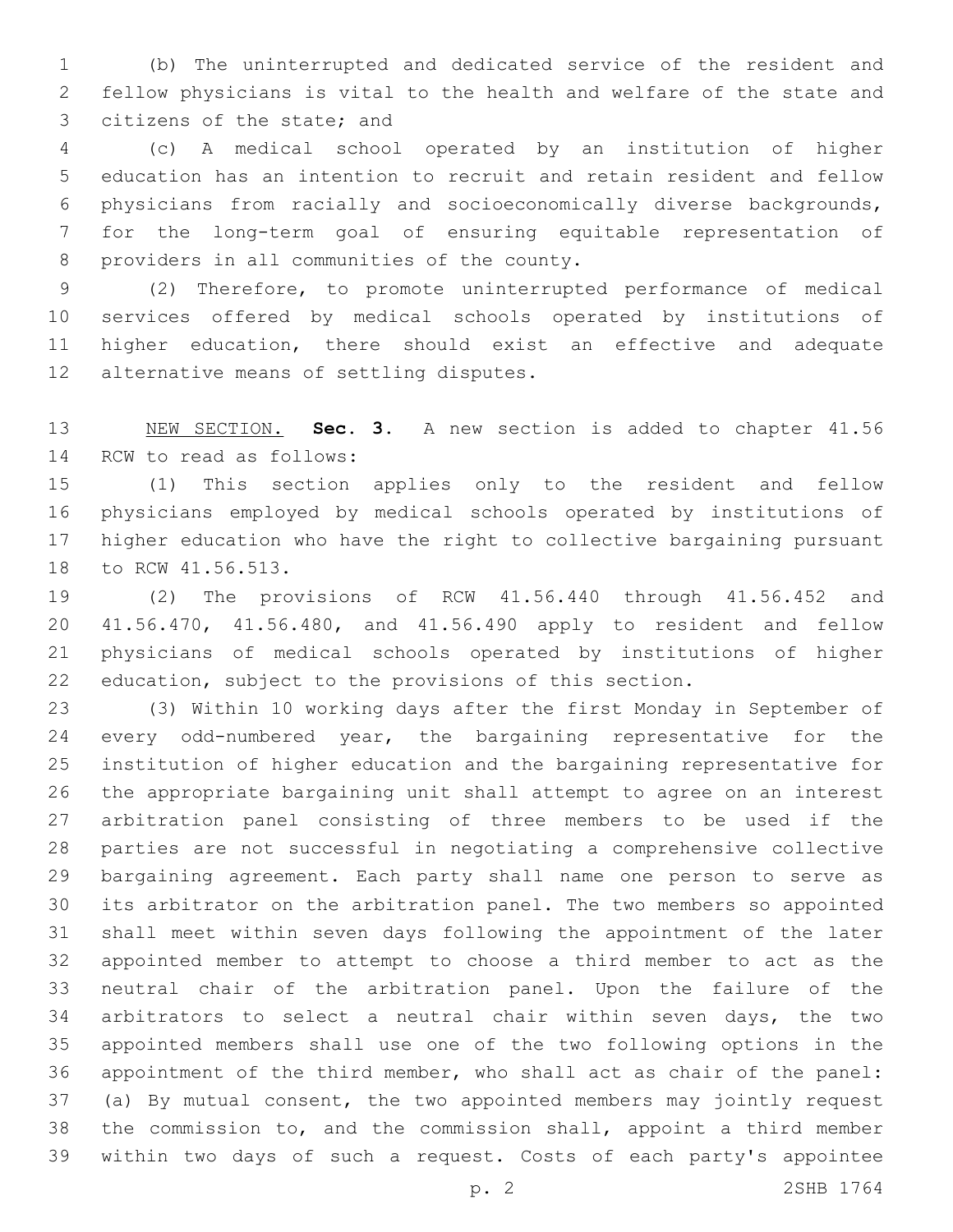shall be borne by each party respectively; other costs of the arbitration proceedings shall be borne by the commission; or (b) either party may apply to the commission, the federal mediation and conciliation service, or the American arbitration association to provide a list of five qualified arbitrators from which the neutral chair shall be chosen. Each party shall pay the fees and expenses of its arbitrator, and the fees and expenses of the neutral chair shall be shared equally between the parties. Immediately upon selecting an interest arbitration panel, the parties shall cooperate to reserve dates with the arbitration panel for potential arbitration between August 1st and September 15th of the following even-numbered year. The parties shall also prepare a schedule of at least five negotiation dates for the following year, absent an agreement to the contrary. The parties shall execute a written agreement before November 1st of each odd-numbered year setting forth the names of the members of the arbitration panel and the dates reserved for bargaining and arbitration. This subsection imposes minimum obligations only and is not intended to define or limit a party's full, good faith bargaining obligation under other sections of this 20 chapter.

 (4) The arbitration panel may consider only matters that are subject to bargaining under this chapter. The arbitration panel may not consider those subjects listed under RCW 41.80.040.

 (5) The decision of the arbitration panel is not binding on the legislature. The institution of higher education must fund increases in compensation and fringe benefits from lidded grants and nonappropriated funds dedicated to the medical programs. Funding from other sources, including from the general fund state and tuition, may not be assumed in negotiation or arbitration and may not be requested for the collective bargaining agreement by the institution as part of the state operating budget process, as provided in chapter 41.80 RCW.

 (6) In making its determination, the arbitration panel shall be mindful of the legislative purpose enumerated in section 2 of this act. As additional standards or guidelines to aid the arbitration panel in reaching a decision, the arbitration panel shall take into 36 consideration the following factors:

(a) The constitutional and statutory authority of the employer;

38 (b) Stipulations of the parties;